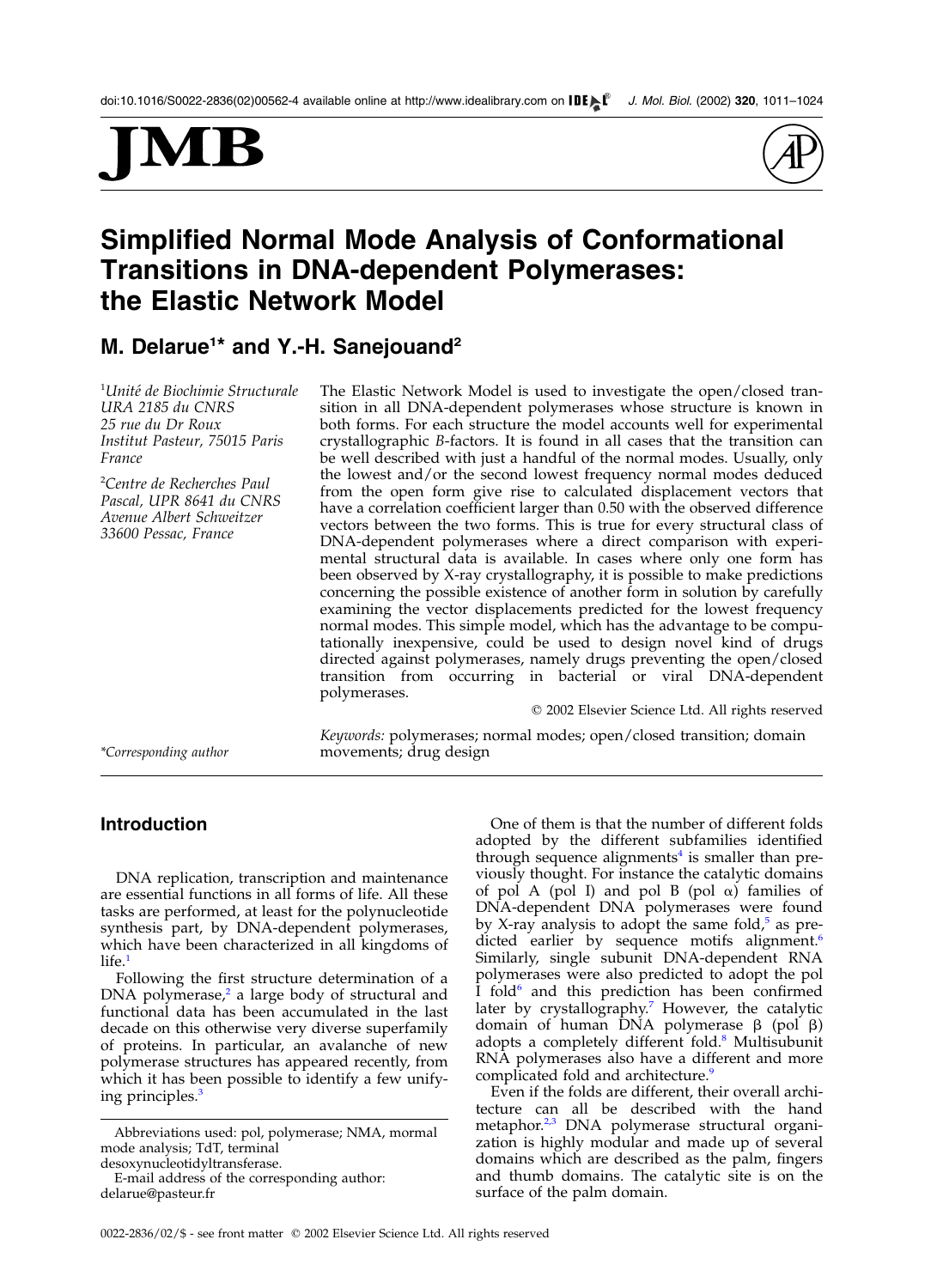At the atomic level, their active sites can all be described with the so-called two-metal-ions mechanism.<sup>[10](#page-11-0)</sup> They all contain a few strictly conserved and crucial aspartate residues arranged in space in a similar manner to coordinate two metal ions that will (i) activate the 3'OH of the primer strand to be elongated and (ii) assist in the departure of the PPi moiety of the incoming dNTP. This is true for the pol  $\alpha$  and pol I structural class, the pol  $\beta$  structural class as well as for multisubunit RNA polymerases, even though their catalytic (palm) domains all have different folds.

Finally, at least one member of these different classes has been found in two different forms, the open and closed forms[.11,12](#page-11-0) The existence of the two different forms was found when tertiary complexes could be crystallized, some of them displaying catalytic activity in the crystal state. $8,13-16$ The closed form allows for an intimate "grip" of the enzyme on its template substrate while the open form is necessary as a relaxed form in order for translocation to occur. For processive enzymes, the protein is expected to cycle between these two forms.

All of these points are also valid for RNA-dependent polymerases, as determined by X-ray crystallography. They all adopt the pol I fold as predicted earlier by sequence analysis.<sup>[6,17](#page-11-0)</sup> However, we will leave aside reverse transcriptases in this article since there are already a number of recent studies devoted to a dynamical transition in reverse transcriptase by molecular dynamics $18,19$  or by normal mode analysis.<sup>[20](#page-11-0)</sup> We will only touch upon RNA-dependent RNA polymerases to make predictions, as there exists only one known form of these polymerases up to now and mainly concentrate on DNA-dependent polymerases where there are several examples of open and closed conformations.

The transition between the open and closed forms of polymerases is usually associated with the limiting step of the polymerization reaction, which is described in terms of an induced fit transition. $21$  Indeed, this transition is thought to occur only if the incoming dNTP is complementary to the base being copied. This step is therefore directly associated with the fidelity of the copying reaction.<sup>[22,23](#page-11-0)</sup>

Recently, two new structures of polymerases belonging to the so-called pol Y family<sup>[24](#page-11-0)</sup> have been solved. This family is able to bypass lesions on the DNA (hence its name of translesion polymerases) and is involved in DNA repair mechanisms. $^{25}$  $^{25}$  $^{25}$  By virtue of its function, this family replicates DNA in an error-prone fashion. One of the recently solved structures is the yeast pol  $\eta$ polymerase<sup>[26](#page-11-0)</sup> and the other is the archaebacterial analogue of the *Escherichia coli* dinB protein.<sup>[27,28](#page-12-0)</sup> Both were found in the closed conformation, even though they were crystallized in their unliganded form. The general interpretation of this phenomenon is that polymerases with low fidelity do not display the open/closed transition,

which is needed only when high fidelity is needed.<sup>[22](#page-11-0)</sup>

An additional line of evidence in favour of this interpretation can be found in the recent structure of murine terminal desoxynucleotidyltransferase  $(TdT).<sup>29</sup> TdT$  $(TdT).<sup>29</sup> TdT$  $(TdT).<sup>29</sup> TdT$ , whose sequence is closely related to pol  $\mu$ , a newly discovered human polymerase thought to be involved in hypermutagenesis, $30$ turns out to be structurally highly similar to the structure of pol  $\beta$ , which is itself involved in DNA repair. TdT can be considered as an extreme case of an error-prone polymerase since it is a template-independent polymerase, which adds random nucleotides to the N regions of  $V(D)$ junctions of immunoglobulin genes, thereby contributing to the generation of the diversity of response of the immune system. Again, TdT was found to resemble most closely to the closed form of pol  $\beta$ , even in the unliganded state. A detailed analysis of the structure suggests that TdT may be permanently locked in the closed form in solution.<sup>29</sup>

Pol  $\beta$  actually stands as a representative member of an entire family comprising pol X type polymerases (pol  $\beta$  and pol  $\lambda$ ), template independent polymerases (pol  $\mu$  and TdT, poly (A) polymerase,  $\overline{\text{oligo}}(A)$  2'-5' polymerase) as well as several other nucleotidyltransferases.[31](#page-12-0)

It seems clear that the open/closed transition is of utmost functional significance in polymerases. Several questions can be raised: is this transition encoded in the structure itself? Is it an intrinsic property, a natural tendency of this mechanical system? Can it be predicted from the structure alone?

We have sought further clarification of this conformational transition by studying the normal modes calculated from both the open and closed forms, in all cases where they are available. The reason behind using Normal Mode Analysis (NMA) is that we are looking for large amplitude movements that are unlikely to occur during the time scales available to the molecular dynamics method. $32-35$  Instead, the lowest frequency modes of NMA should give some clues about the correlated movements likely to occur in these large proteins. Because they are highly collective movements, the lowest frequency modes are the ones with the largest amplitudes, at a given temperature (and energy).

Whenever structural information is available both for the open and the closed forms, it is possible to do a direct comparison between the movements predicted by the theory for the different modes and the difference vectors between the closed and open forms.

Here, we show that the open/closed transition can be mapped to a handful of the lowest frequency normal modes determined directly from the structure of the open form using a simple and computationally inexpensive method borrowed from the field of structural mechanics.<sup>[36](#page-12-0)</sup> The method, which essentially says that all atoms are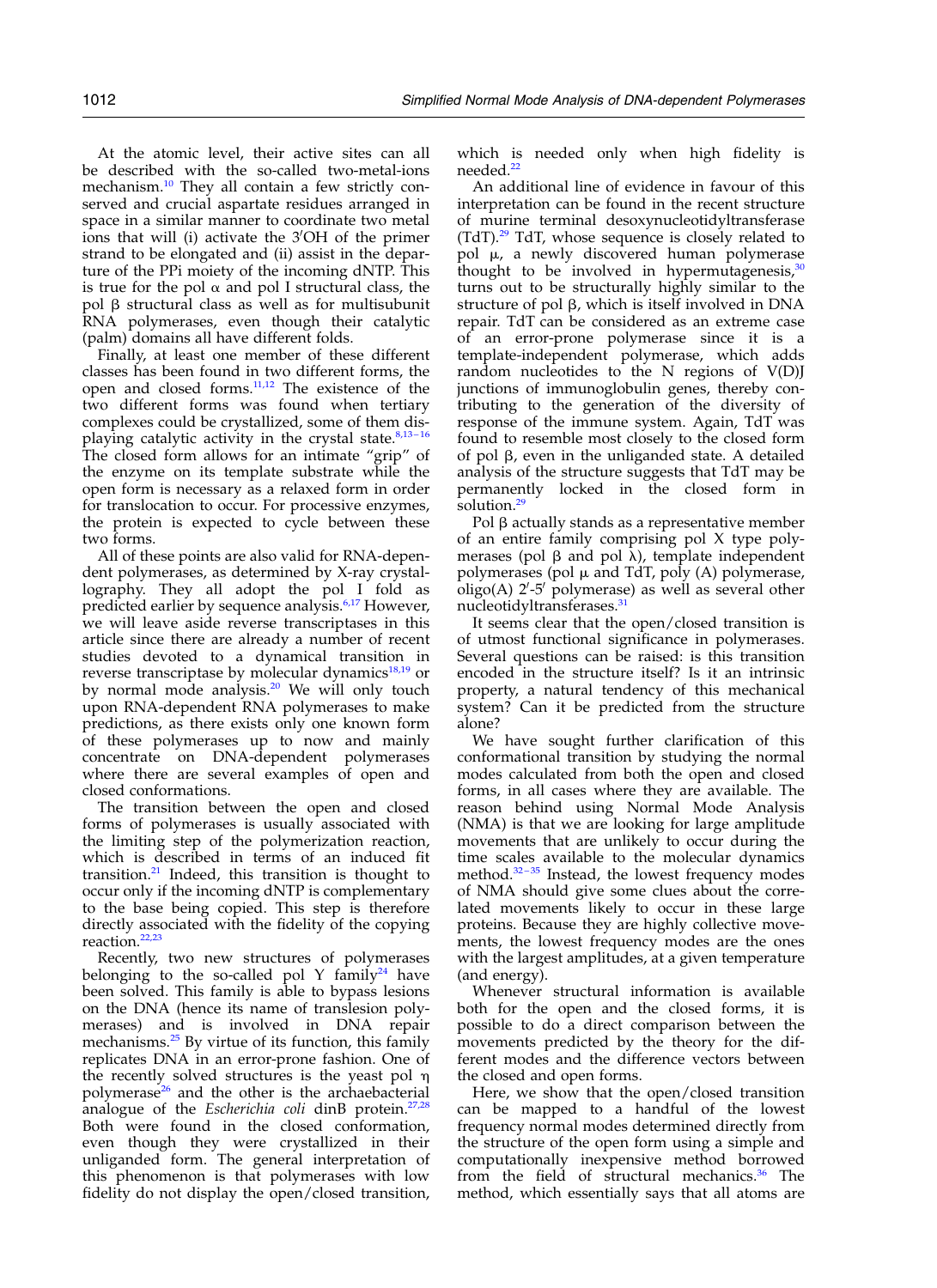

Figure 1. Plot of experimental (dotted line) and calculated (continuous line) temperature factors, using the Elastic Network Model, as a function of residue number, for phage RB69 polymerase (PDB code 1IH7, pol I structural class and pol B, or pol  $\alpha$ , sequence class). The numbering of the sequence begins at residue 383.

linked by springs, i.e. experiencing an harmonic potential bringing them back to their equilibrium position, was simplified by Hinsen $37,38$  who showed that it was possible to use only  $C^{\alpha}$  coordi-nates instead of all atoms. Bahar and colleagues<sup>[39,40](#page-12-0)</sup> also developed the method along slightly different lines involving the inversion of a Kirchhoff contact matrix.

Lowest frequency modes calculated by this method (The Elastic Network Model) can be shown to be sufficient to explain the open/closed transition for all the cases where both the open and closed forms are known, in the different structural classes of pol I and pol  $\alpha$ , pol  $\beta$  and multisubunit RNA polymerases. The latter case, which concerns very large proteins of about 3500 residues, $9,41$  was made possible by a recent and even more drastic simplification of the method, which was shown recently to perform well in test cases, $42,43$  and which consists in grouping residues in super particles[.44,45](#page-12-0) Normal mode analysis of systems of such a large size would simply be impossible with currently available computers, using standard methods, or would require large amounts of CPU-time on supercomputers, using iterative methods like DIMB.<sup>4</sup>

Although this method uses very grossly approximated energy functions (for instance, there is no explicit account of the solvent), it has the advantage of computational speed, allowing different hypotheses to be tested quickly. Also, it does not require energy minimization of the X-ray structure prior to normal mode calculations since it assumes that the X-ray structure is the minimum of the energy function. The method can also be used to make predictions in cases where only one form is known, as in the case of the RNA-dependent RNA polymerase of hepatitis C virus.

# **Results**

#### Correlation between the calculated and the observed B-factors.

To test the validity of the Elastic Network Model, the experimental crystallographic B-factors were compared to the mean quadratic displacement values of each of the  $C^{\alpha}$  atoms, based on a subset of the 100 lowest frequency normal modes. This is illustrated in Figure 1 for pol  $\alpha$ , as a function of residue number, and in [Table 1](#page-3-0) for all known structures of DNA-dependent polymerases. In most cases, the correlation coefficient between these two quantities is around 50% (see [Table 1\)](#page-3-0). This compares well with results previously described using a closely related method $39$  and also with a recent survey on 40 high-resolution structures, where the method used here gave a correlation coefficient of 0.52 ( $\pm$ 0.15) (Tama, Marques & Sanejouand, unpublished results). In those cases where the correlation coefficient is lower (Taq pol I and pol  $\beta$ ), i.e. around 30% only, it was verified that this value could be increased if the DNA was included in the model [\(Table 1](#page-3-0)). In this case, the DNA was represented with only three atoms per nucleotide, which were chosen so that the sampling was roughly equivalent with the sampling of one  $C^{\alpha}$ atom per residue used to represent the polypeptide chain. Only those base-pairs buried by the protein were considered (about four base-pairs).

#### Projection of the open/closed transition onto the lowest frequency normal modes

For every crystallographic DNA-dependent polymerase known in at least two forms, each of the lowest frequency normal mode displacement vectors attached to each  $C^{\alpha}$  position was projected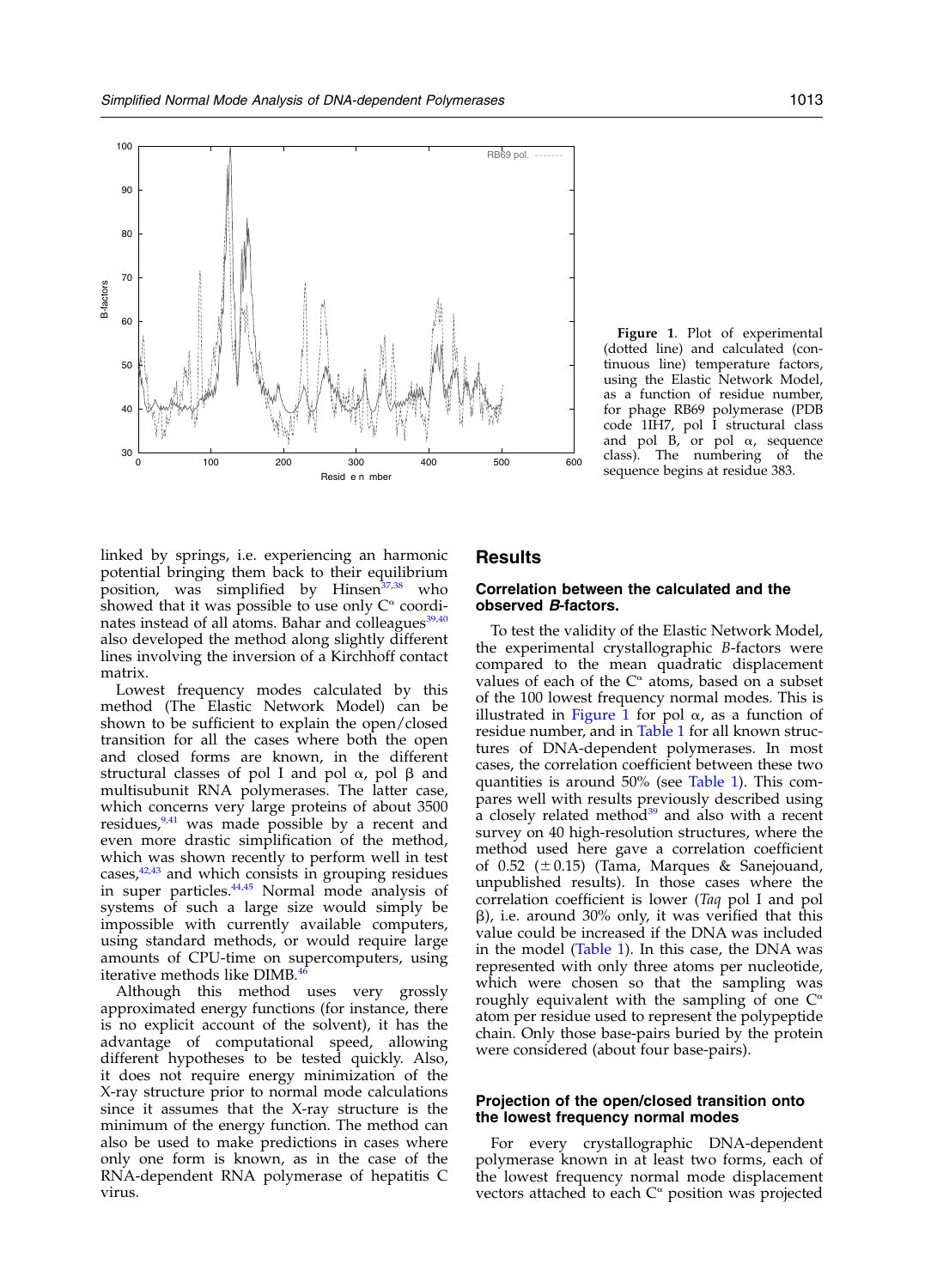| Name                                 | Most significant lowest<br>mode(s) | B-factors correlation coefficent<br>$(w/o$ DNA) | Struct.<br>class<br>$(X-ray)$ | Seq. class according to<br>Ref. 4 | <b>PDB</b><br>code  | Resolution (in A)             | Number of resi-<br>dues | Form              |
|--------------------------------------|------------------------------------|-------------------------------------------------|-------------------------------|-----------------------------------|---------------------|-------------------------------|-------------------------|-------------------|
| Phage<br>RB69<br>DNA pol             | $#1$ (0.63);<br>#2(0.71)           | 0.713                                           | Pol I                         | Pol B<br>$(pol \alpha)$           | 1ih7                | 2.20                          | 502                     | Open              |
| Phage<br>RB <sub>69</sub><br>DNA pol | $#1(0.42)$ ;<br>#8(0.47)           | 0.530                                           | Pol I                         | Pol B<br>$(\text{pol }\alpha)$    | 1ig9                | 2.60                          | 502                     | Closed            |
| T. aquaticus<br>DNA pol I            | #4 $(0.51)$                        | 0.29(0.51)                                      | Pol I                         | Pol A<br>(pol I)                  | 2k <sub>tq</sub>    | 2.30                          | 528                     | Open              |
| T. aquaticus<br>DNA pol I            | #11(0.51)                          | 0.32(0.35)                                      | Pol I                         | Pol A<br>(pol I)                  | 3ktq                | 2.30                          | 528                     | Closed            |
| DNA pol                              | #1 $(0.73)$                        | 0.27(0.39)                                      | Pol $\beta$                   | Pol X<br>$(pol \beta)$            | 1bpx                | 2.40                          | 326                     | Open              |
| DNA pol<br>ß                         | #1 $(0.46)$<br>#2 $(0.46)$         | 0.36(0.33)                                      | Pol $\beta$                   | Pol X<br>$(pol \beta)$            | 1bpy                | 2.20                          | 326                     | Closed            |
| TdT                                  | NA                                 | 0.58                                            | Pol $\beta$                   | Pol X<br>$(pol \beta)$            | 1 <sub>jms</sub>    | 2.35                          | 360                     | Closed            |
| Pol $\eta$                           | <b>NA</b>                          | 0.36                                            | Pol I                         | PolY<br>(pol IV/V)                | 1jih                | 2.25                          | 509                     | Closed            |
| dinB free<br>full length             | #3(0.73)                           | 0.51                                            | Pol I                         | Pol Y<br>(pol IV/V)               | 1k1q                | 2.80                          | 333                     | Closed free       |
| dinB<br>bound<br>full length         | #9 (0.50)                          | 0.37<br>0.48                                    | Pol I                         | Pol Y<br>(pol IV/V)               | 1jx4<br>$1$ j $x$ l | 1.70<br>2.10                  | 341<br>341              | Closed<br>bound   |
| Yeast<br>RNA pol II                  | #1 $(0.69)$                        | 0.77                                            | RNA pol                       | RNA pol<br>multisubunit           | 1i6h                | 3.30                          | 3500                    | Open              |
| Yeast<br>RNA pol II                  | #1 $(0.64)$                        | 0.61                                            | RNA pol                       | RNA pol<br>multisubunit           | 1i50                | 2.80                          | 3500                    | Closed            |
| Bacterial<br>RNA pol II              | #1(0.51)                           | <b>NA</b>                                       | RNA pol                       | RNA pol<br>multisubunit           | 1hqm                | 3.30                          | 2687                    | Open              |
| Bacterial<br>RNA pol II              | #1 $(0.54)$                        | <b>NA</b>                                       | RNA pol                       | RNA pol<br>multisubunit           | ftp                 | 15.0 (electron<br>microscopy) | 2687                    | Closed            |
| Phage T7<br>RNA pol                  | #1(0.66)                           | 0.56                                            | Pol I                         | RNA pol<br>monosubunit            | 1aro                | 2.80                          | 774                     | Open free         |
| Phage T7<br>RNA pol                  | #1(0.59)                           | 0.42                                            | Pol I                         | RNA pol<br>monosubunit            | 1cez                | 2.40                          | 774                     | Binary<br>complex |

<span id="page-3-0"></span>

| Table 1. X-ray structures of DNA-dependent polymerases used in this study |  |
|---------------------------------------------------------------------------|--|
|                                                                           |  |

The correlation coefficient between the predicted and the experimental B-factors is given, as well as the normal mode numbers which give a correlation larger than 0.5 for the predicted displacement vectors and the observed difference vectors. Only the lowest 100 lowest frequency modes are considered. The PDB code, highest resolution and number of residues are indicated for each structure, as well as the belonging to one of the sequence classes defined in [Ref.](#page-11-0) 4 and to one of the three possible structural classes found up to now. The structural classes are named after the first representative member that was solved by X-ray crystallography. Alternative designations of the sequence classes are indicated in parenthesis: pol A is also known as pol I, pol B as pol  $\alpha$ and pol  $X$  as pol  $\beta$ , as in [Ref.](#page-11-0) 6. The polymerases are grouped so that DNA-dependent DNA polymerases are on top and DNA-dependent RNA polymerases are at the bottom of the Table.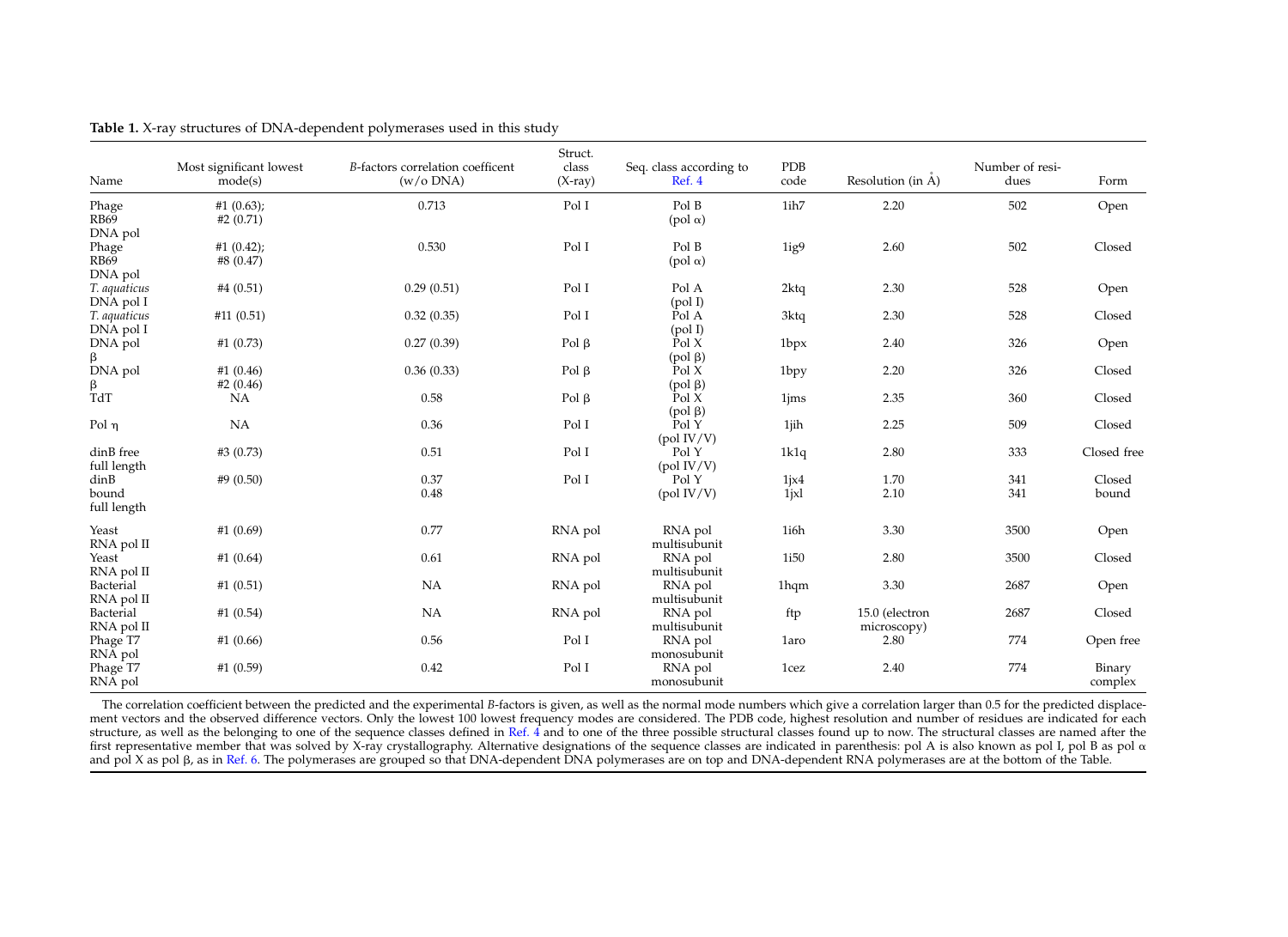<span id="page-4-0"></span>

Figure 2. Mean cosine of the projection of the displacement vectors of each of the 100 lowest normal modes onto the open/closed difference vectors for DNA-dependent DNA polymerases. The dotted line is the cumulated square cosine. (a) Pol  $\beta$  (1BPX) (b) pol I (2KTQ); (c) pol  $\alpha$  (1IH7). In this representation, modes 1–6 should be ignored: they represent overall translation and rotation movements to superpose the two forms of the protein, through a rigid body movement. All pairs of structures were superimposed with Profit (see the text) prior to calculations.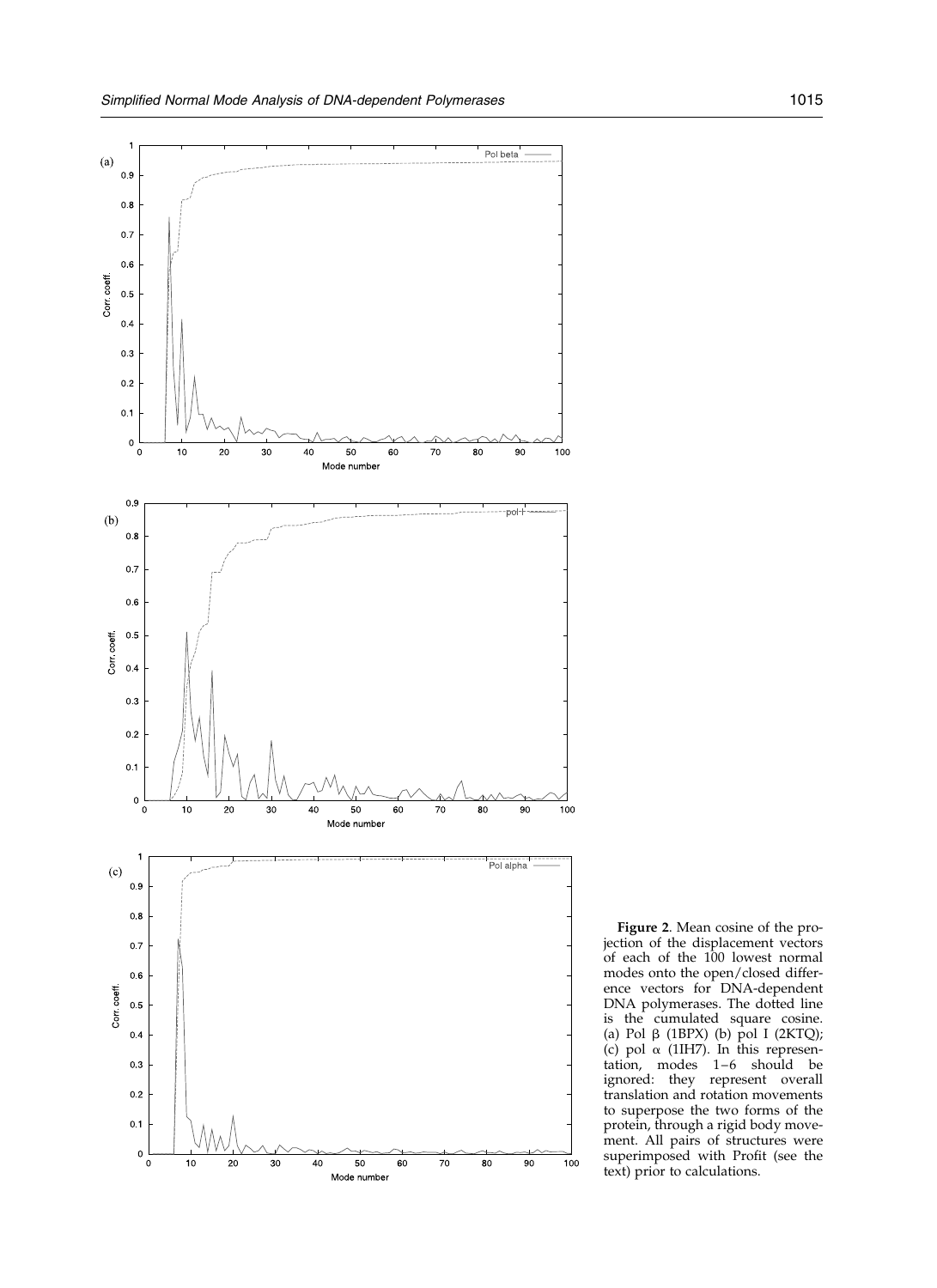

Figure 3 (legend opposite)

onto the experimental difference vector between the two forms. The result is quite impressive: in most cases, the lowest frequency mode has a mean cosine of about 0.50 or more (see [Table 1](#page-3-0)), while most of the other modes have a negligible correlation coefficient [\(Figures 2 and 4](#page-4-0)). This mean cosine is a generalized correlation coefficient, averaged over all  $C^{\alpha}$  displacement vectors along the sequence. Note that the sum over all modes of the square of the mean cosine of each mode is one, by definition, as the normal modes form a basis set. The two sets of vectors (calculated and observed) are plotted for each  $C^{\alpha}$  position in [Figure](#page-6-0) [3](#page-6-0) both for pol  $\beta$  and one member of the pol  $\alpha$ family.

The normal modes have been calculated from either the closed or the open forms. It was found, in accordance with earlier studies, $47$  that the projection onto the difference vectors was always better if the normal modes were calculated from the open form ([Table 1](#page-3-0)). Also, the lowest frequency mode of the open form is in general lower (e.g.  $7 \text{ cm}^{-1}$ instead of 16 cm<sup>-1</sup> for pol  $\alpha$ ) than the one of the closed form, leading to larger amplitude movements, according to normal mode theory.

In two cases, pol  $\beta$  and pol I, the influence of including the DNA in the model was tested and normal mode displacement vectors were calculated from the protein  $+$  DNA complex, instead of from the protein alone, but the results were found to be slightly inferior (data not shown).

For pol  $\beta$  (human polymerase  $\beta$ , pol X family), it is the C-terminal domain that moves the most in the open/closed conformational transition, around an axis that runs parallel to the axis of helix  $M^{16}$ . In this case, the result is especially striking: the lowest frequency mode of the open structure is almost sufficient to describe this transition (see [Figure 2\(a\)](#page-4-0)).

For pol I (Thermus aquaticus pol I, pol A family), the tip of the finger domain rotates about  $45^{\circ}$ inwards towards the active site in a combined hinge-like motion involving the repacking of several helices.<sup>[13,15](#page-11-0)</sup> Among them, helix O (containing sequence motif  $B<sup>6</sup>$  $B<sup>6</sup>$  $B<sup>6</sup>$ ) is of utmost importance to form the dNTP binding site. This overall movement is well described by the combination of several (three to four) of the lowest normal modes calculated from the open form (see [Figure 2\(b\)\)](#page-4-0).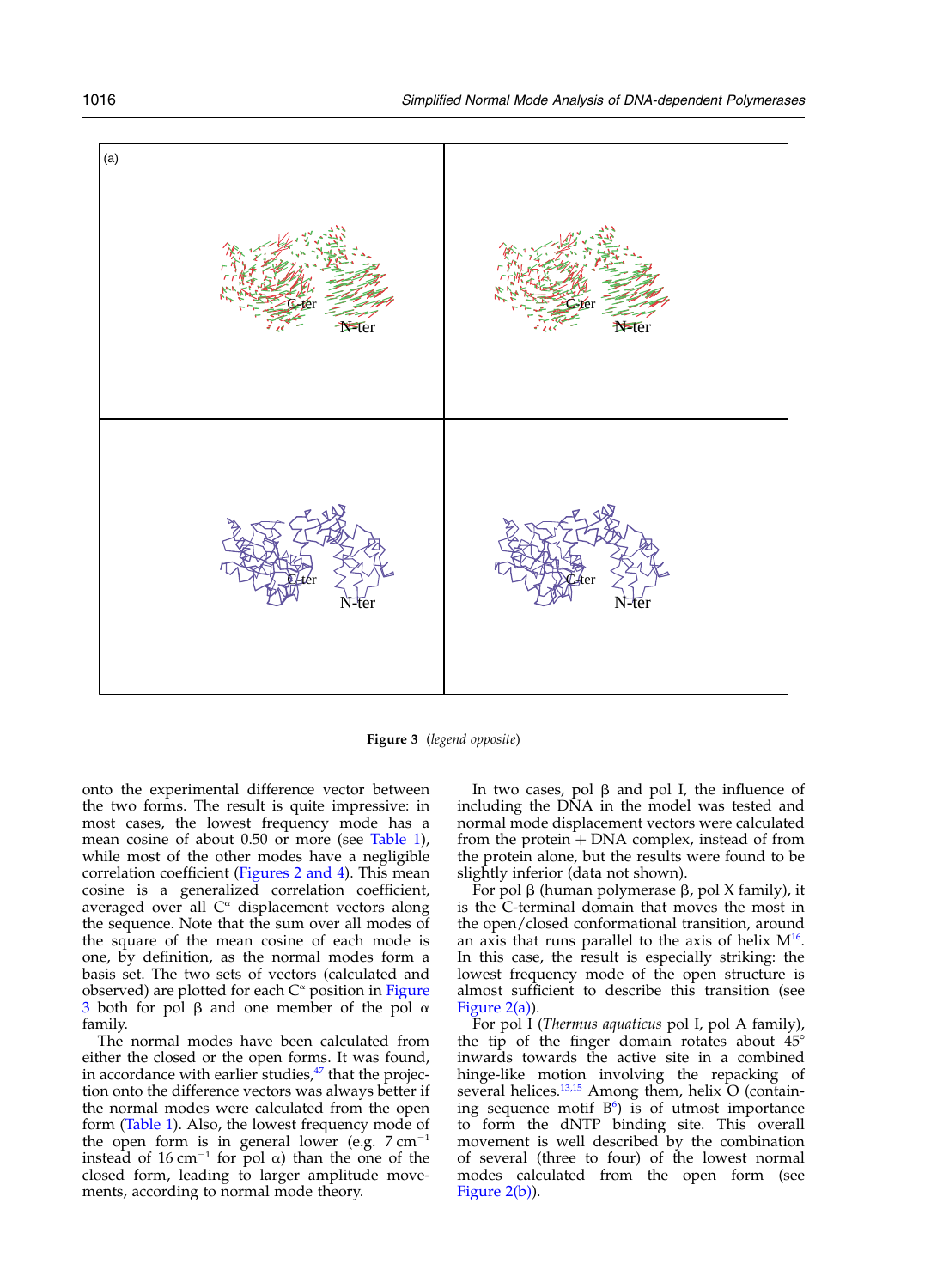<span id="page-6-0"></span>

Figure 3. Stereo representation of the observed difference vectors (in red) and the eigenvectors (in green) of the lowest normal mode for pol  $\beta$  (1BPX) in (a) and of the two lowest normal modes of pol  $\alpha$  (1IH7) in (b). Drawn with Molscript.<sup>[63](#page-13-0)</sup> The C<sup> $\alpha$ </sup> trace of the molecule is also shown at the bottom of the molecule in blue. An approximate scale factor was applied to the calculated displacement vectors, so as to match the mean magnitude of the experimental ones.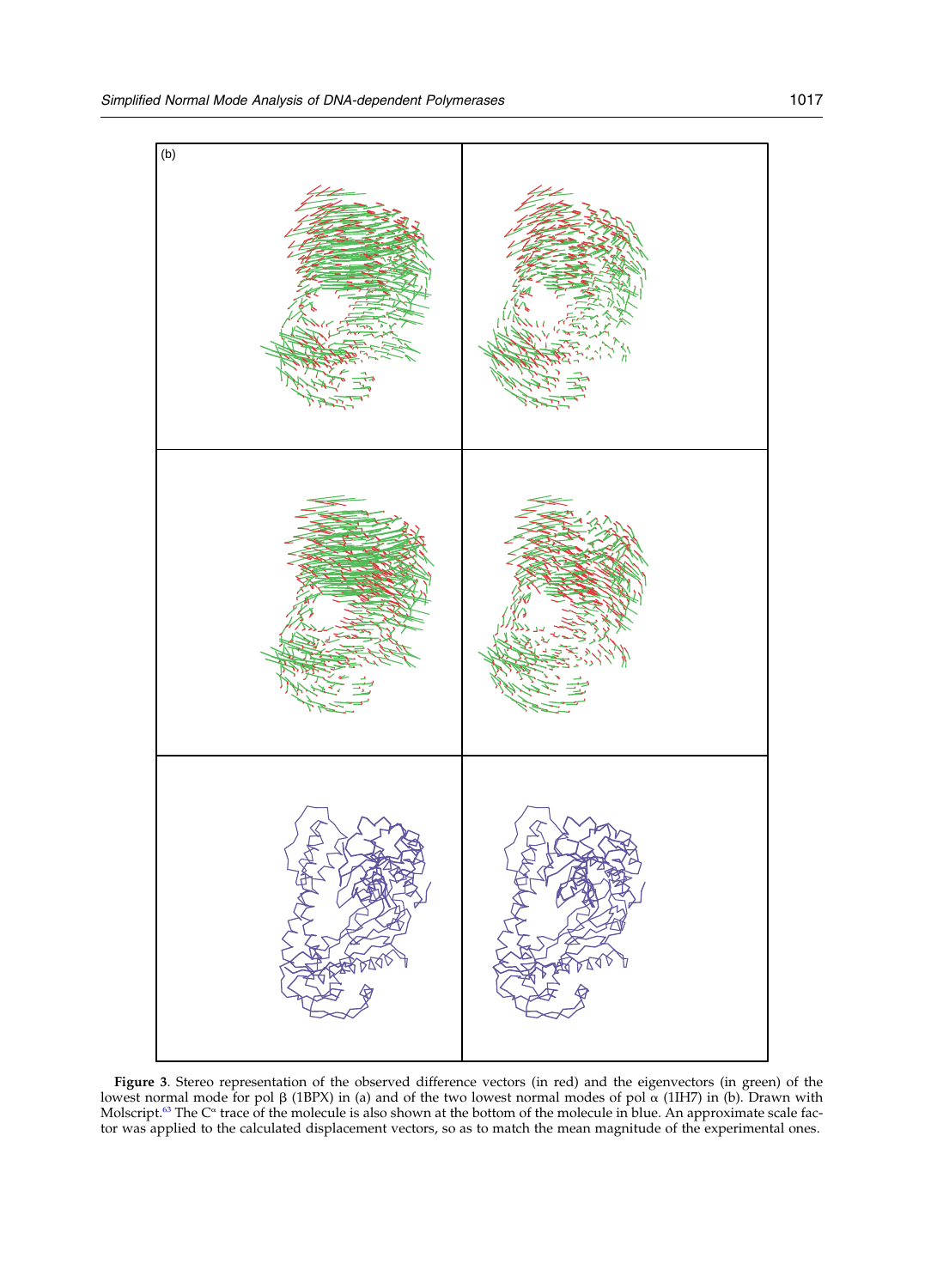For pol a (phage RB69 polymerase, pol B family), a direct comparison between the binary complex of the protein with DNA and the ternary complex with DNA and incoming dNTP is not possible since only the structures of the free polymerase and the (replicating) ternary complex are available. Both a movement of the thumb domain to hold a solid grip on the DNA and a transition to the closed conformation of the fingers domain (similar to what is observed in pol A family) are  $observed<sup>48</sup>$  and they are altogether very well described by just the two lowest frequency modes of the free polymerase (Figure  $2(c)$ ).

We have also performed NMA analysis on phage RB69 polymerase in the editing mode (PDB code  $1CLQ<sup>49</sup>$  $1CLQ<sup>49</sup>$  $1CLQ<sup>49</sup>$ . The best correlation coefficients between difference vectors with the apo form and predicted displacement vectors are observed for modes 2, 7, 14 and 22 (0.36, 0.41, 0.31 and 0.34, respectively). In this case, it seems that the transition between the two forms is a complicated one, with the superposition of at least four different normal modes contributing roughly equally with no dominant mode. The same is true when comparing the replicating and editing complexes (rmsd  $6.5 \text{ Å}$ ) where the dominant modes are modes 5, 6, 7, 15, with correlation coefficients of 0.32, 0.36, 0.35 and 0.42.

For the monosubunit T7 DNA-dependent RNA polymerase, however, the transition between the free and the bound forms (a binary complex with a 17 bp promoter<sup>50</sup>) is again extremely well predicted by just the lowest mode (see [Table 1](#page-3-0) and [Figure 4\(a\)\)](#page-8-0).

It is especially impressive to see the result of the Elastic Network Model for a very large assembly of atoms such as the yeast multisubunit RNA pol II. Most of the transition between the two crystallized eukaryotic forms $9$  is embedded in only two of the lowest frequency modes (see [Table 1](#page-3-0) and [Figure 4\(b\)](#page-8-0)). For bacterial multisubunit DNAdependent RNA polymerase it has recently become possible to apply NMA using both the T. thermophilus crystal structure<sup>51</sup> (at  $\widetilde{3}.\overline{3} \text{ Å}$  resolution) and a model fitted into the electron density deduced from electron microscopy data at 15 Å of the E. coli enzyme. $52$  The two structures show large structural rearrangements that are again well fitted by just the lowest frequency normal mode [\(Table 1](#page-3-0) and Figure  $4(c)$ ).

#### Are there some polymerases locked into a closed form: insight into low-fidelity, distributive polymerase structure and function

In the recent description of the structure of  $TdT<sub>1</sub><sup>29</sup>$  $TdT<sub>1</sub><sup>29</sup>$  $TdT<sub>1</sub><sup>29</sup>$  which was found to resemble the closed form of pol  $\beta$  in its crystal form, we hypothesized that TdT might be permanently locked in the closed form in solution. There were two main reasons for this proposal: (i) the existence of a 16-residue long N-terminal extension that touches upon the C-terminal domain, thereby sealing the closed form and (ii) the non-conservation in TdT

of an arginine residue which is making a salt bridge with a conserved aspartate of motif A in the open form of pol  $\beta$ . Here we provide a more quantitative measure of the first argument: the lowest frequency mode of TdT is about twice higher  $(44 \text{ cm}^{-1})$ , and therefore, according to normal mode theory, of smaller amplitude than the lowest frequency mode of the closed form of pol  $\beta$  (28 cm<sup>-1</sup>), while the number of residues in both structures is comparable.

Two members of the pol Y family have been solved recently in different crystal forms. $26 - 28$ Because they are error-prone polymerases, it has been hypothesized that the induced-fit transition between the closed and open forms might not occur in these polymerases. Indeed, their finger domains were both found in the closed form in an unliganded state.

The full-length free dinB protein structure shows rather small thumb and finger domains, indicating that the contact with the DNA may not be very extensive. In particular, the finger domain lacks the essential helix O of pol A polymerases and possesses a topology that is typical of the N-terminal domain of pol  $\beta$  instead, i.e. the structural motif HhH. dinB has an additional C-terminal "little finger" domain (also called the "wrist" domain) that touches upon the finger domain.<sup>[27](#page-12-0)</sup> The finger domain is in a closed conformation, and this observation is also true in both the truncated  $\dim B^{28}$  $\dim B^{28}$  $\dim B^{28}$  and the free yeast pol  $\eta$  structures.<sup>26</sup> Experimentally, the recent crystal structure of a ternary structure of Dpo4 (dinB) polymerase with DNA and the incoming nucleotide<sup>[53](#page-12-0)</sup> shows that the finger domain does not close any further upon binding the DNA substrate, with limited and non-specific contacts with the replicating base-pair. However, the thumb and the wrist (little finger) domains do move a lot upon DNA and incoming dNTP binding.

Examination of the movements corresponding to the lowest frequency normal modes of the unliganded full length dinB structure shows no movement of the fingers domain but, interestingly, more global movements of the other domains, such as the ones observed upon binding of the DNA substrate, resulting in a very good overlap of the predicted and observed difference vectors between the liganded and unliganded forms (see [Table 1](#page-3-0)).

#### Extension to other polymerases

Recently, the crystal structure of the RNA-dependent RNA polymerase of hepatitis C virus was solved.<sup>54–57</sup> This form was described as a closed form, especially because of the presence of an unusual piece of the polypeptide chain, which joins the thumb and finger domains. Soaking these crystals into a solution containing dNTPs shows density in the dNTP binding site without major rearrangement of the domains, which indicates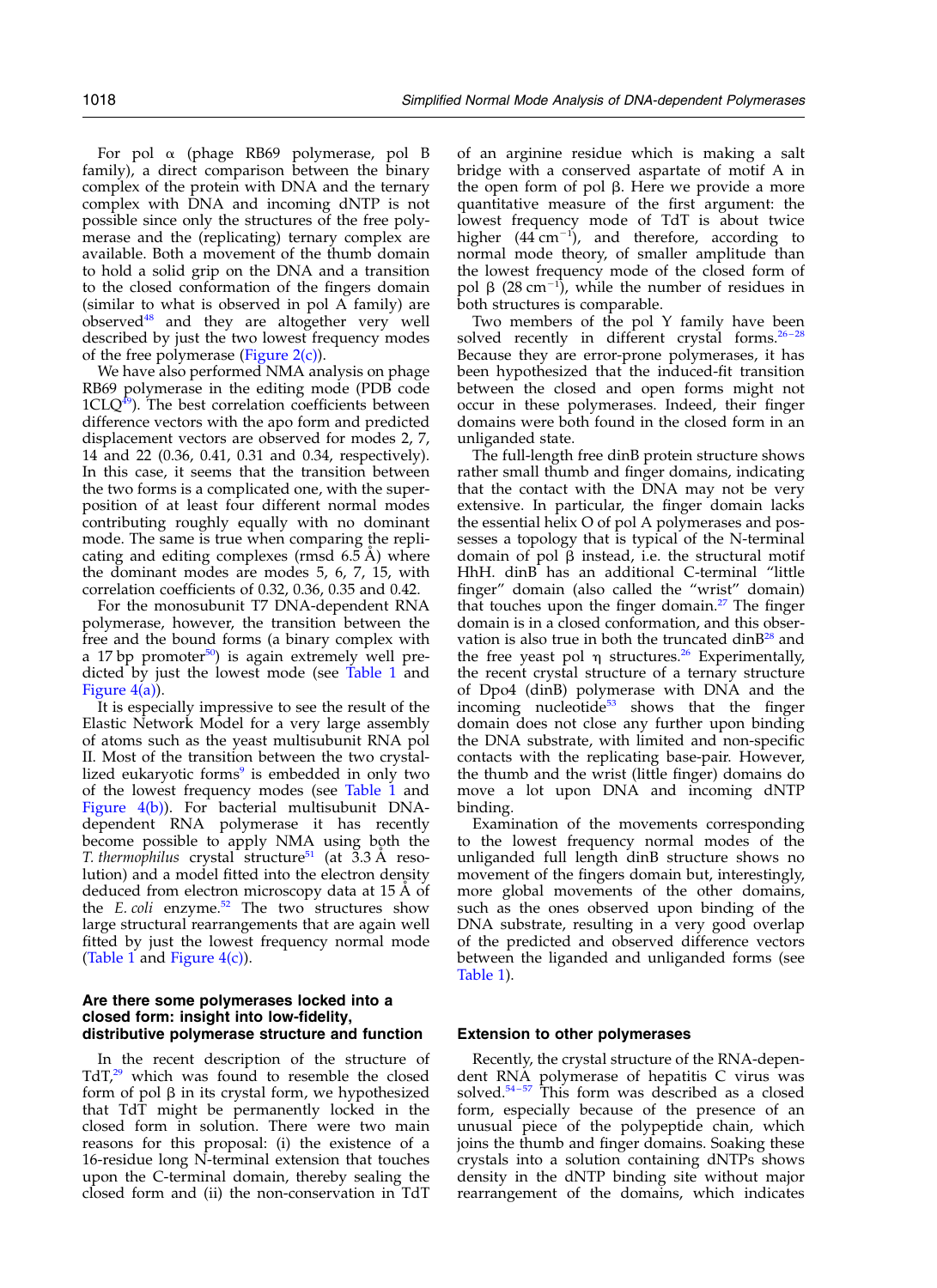<span id="page-8-0"></span>

Figure 4. Mean cosine of the projection of the displacement vectors of each of the 100 lowest normal modes onto the open/closed difference vectors for DNA-dependent RNA polymerases. The dotted line is the cumulated square cosine. In this representation, modes 1–6 should be ignored: they represent overall translation and rotation movements to superpose the two forms of the protein, through a rigid body movement. All pairs of structures were superimposed with Profit (see the text) prior to calculations. (a) T7 DNA-dependent monosubunit RNA polymerase (PDB code 1ARO). (b)Yeast DNAdependent RNA polymerase II (PDB code 1I6H). (c) Bacterial DNA-dependent RNA polymerase (PDB code 1HQM).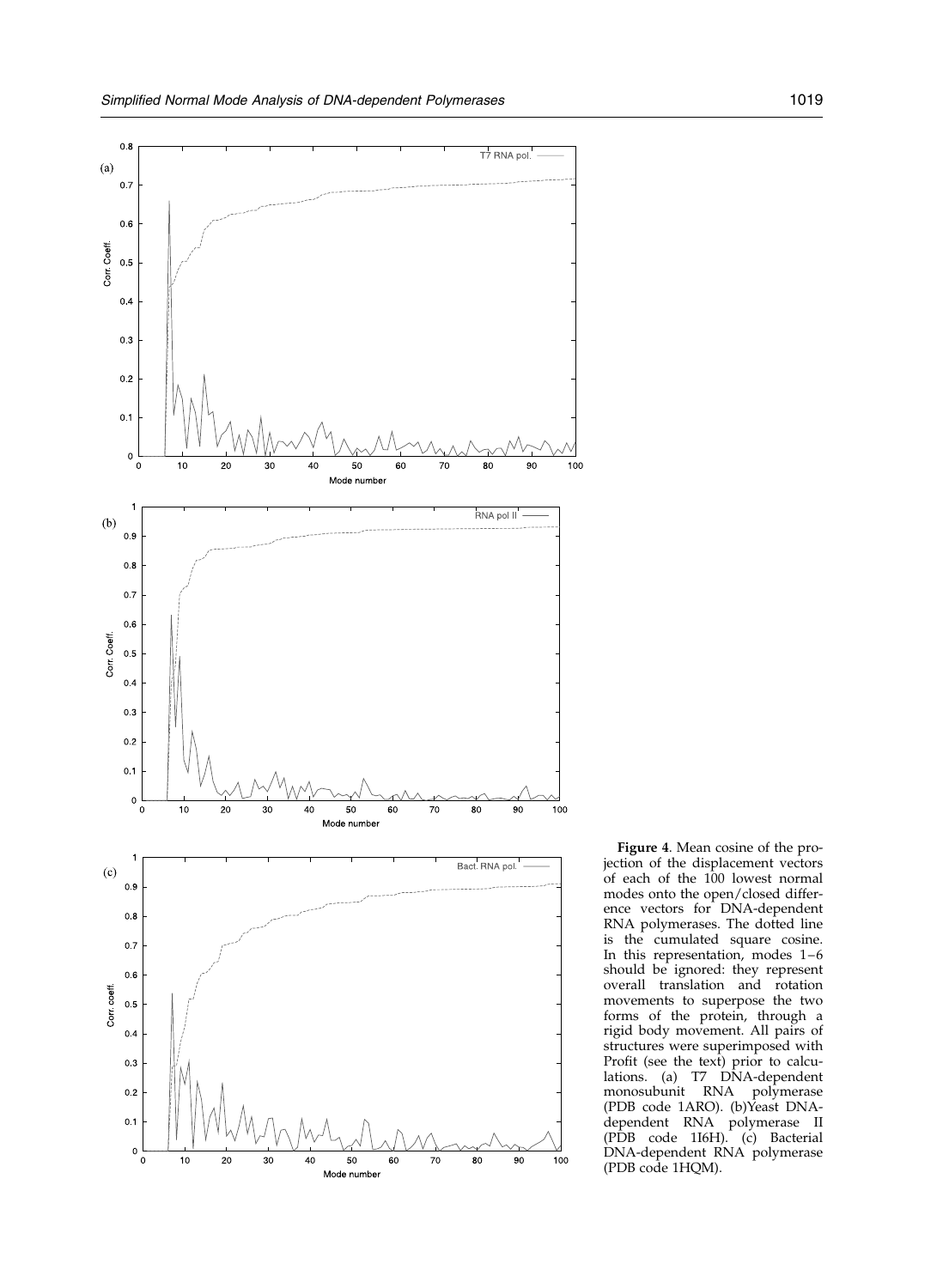that the dNTP binding site is already preformed in this crystal form.<sup>[57](#page-12-0)</sup>

This polymerase is very processive and has a fidelity that is comparable to other polymerases lacking the 3'-5' exonuclease activity. These two characteristics are classically associated to the presence of at least two forms, alternating during the elongation process.

We used the Elastic Network Model to calculate the lowest frequency modes of this protein. The two lowest modes ( $65$  and  $70 \text{ cm}^{-1}$ ) were found to be well detached from all the others (next ones at 99 cm $^{-1}$ , 115 cm $^{-1}$ ,...) and to have a high degree of collectiveness<sup> $47$ </sup> (0.65 and 0.56).

Of these two modes, the second one gives a more open form of the polymerase (or an even more closed form since the polarity of the movement cannot be decided by the method, but then this would apparently prevent the binding of the template strand and therefore is highly unlikely), by a concerted movement of both the finger and thumb domains, the latter contributing more than the former to the opening transition.

## **Discussion**

#### Why does the simplified NMA method work so well?

It is surprising that such a crude and low-resolution model gives good results for the prediction of large amplitude movements in polymerases.

Stereochemistry is not taken into account in this model, neither the excluded volume effect nor electrostatics. Rather, the protein is modelled as a solid at zero temperature, where solvent effects are effectively ignored. The range of frequencies predicted by the model span the range of acoustic modes in a solid and agrees with experimental values measured by inelastic neutron scattering experiments below the so-called dynamical transition.<sup>58-59</sup> However, it must be pointed out here that all frequencies are calculated up to a single scaling constant, which has been adjusted by Tirion<sup>[36](#page-12-0)</sup> to fit results obtained by other methods and is set to 10 kcal/(mol  $\AA^2$ ) here.

If one attempts to relate the absolute value of the calculated lowest frequency (about  $10-30$  cm<sup>-1</sup>) to the time scale of the open/closed transition in polymerases  $(100-300 \text{ s}^{-1})$ , one ends up with a value of about  $30 \text{ m s}^{-1}$  for the speed of propagation of this wave, which is typical for acoustic modes in a solid.

Modelling proteins as solids is perhaps not such a bad approximation given the packing of sidechains in proteins, which are as tightly packed as atoms in crystals of organic molecules. $60$ 

The potential energy that is used in the Elastic Network Model is essentially an ad hoc potential that tends to preserve the relative distances between close residues in space. Therefore, the expected movements described by this model are

collective ones. As such, it is maybe not so surprising that whole domain movements are well predicted by this model. But the high correlation between the difference vectors of the two known forms and just a few of the lowest frequency normal modes was not a priori expected.

This may be related to the recent observation that biologically relevant movements in proteins form a very tiny subspace of all possible movements. $^{61}$  $^{61}$  $^{61}$  For instance, it is possible to extract from molecular dynamics simulations the so-called "essential modes", by diagonalization of a displacement correlation matrix in Cartesian coordinate space. Principal component analysis is then used to project the movements onto the lowest (collective) modes of this analysis, which are not necessarily vibrational, and this approach has proved successful in a number of cases where just the ten lowest modes could reproduce most of the molecular dynamics simulation. The resulting low dimensional subspace is sufficient to describe large amplitude movements and biologically relevant transitions between different conformations of proteins. Indeed, low-frequency modes represent an important fraction of these "collective modes", which are relatively insensitive to solvent effects and initial or other conditions.

However, one intriguing point is why just a handful of modes can be singled out among other highly collective ones, of similar frequencies. One possible explanation, taking into account the fact that most often the "significant" modes are among the three lowest frequency ones, is that these modes are among the few ones needed to describe the rigid-body motions of the largest "collective" domains of the given macromolecular system. Reciprocally, normal mode analysis might be viewed as a tool to characterize collective domains. Our results indicate that biologically relevant large amplitude motions are essentially rigid-body motions of such domains.

For pol  $\beta$ , only one mode is necessary to describe the transition between the open and the closed forms, but the rmsd between them is only 2.7 A. For pol  $\alpha$ , more than one mode (two) is needed to describe the transition that can be derived from crystallographic structures deposited in the PDB, but in this case the transition (rmsd  $6-7$  Å) is between the apo form and the closed form, and not between a binary and a ternary complex. For pol I, the existence of several modes with a good correlation coefficient may be linked to the necessity of repacking several helices during the transition.

#### What is the predictive power of the method?

In an attempt to characterize more fully the lowest frequency normal modes, the following approach has been followed: each residue is scanned in turn and its associated mass is increased by a factor of 100 compared to the other residues. Then, the shift in the frequency of each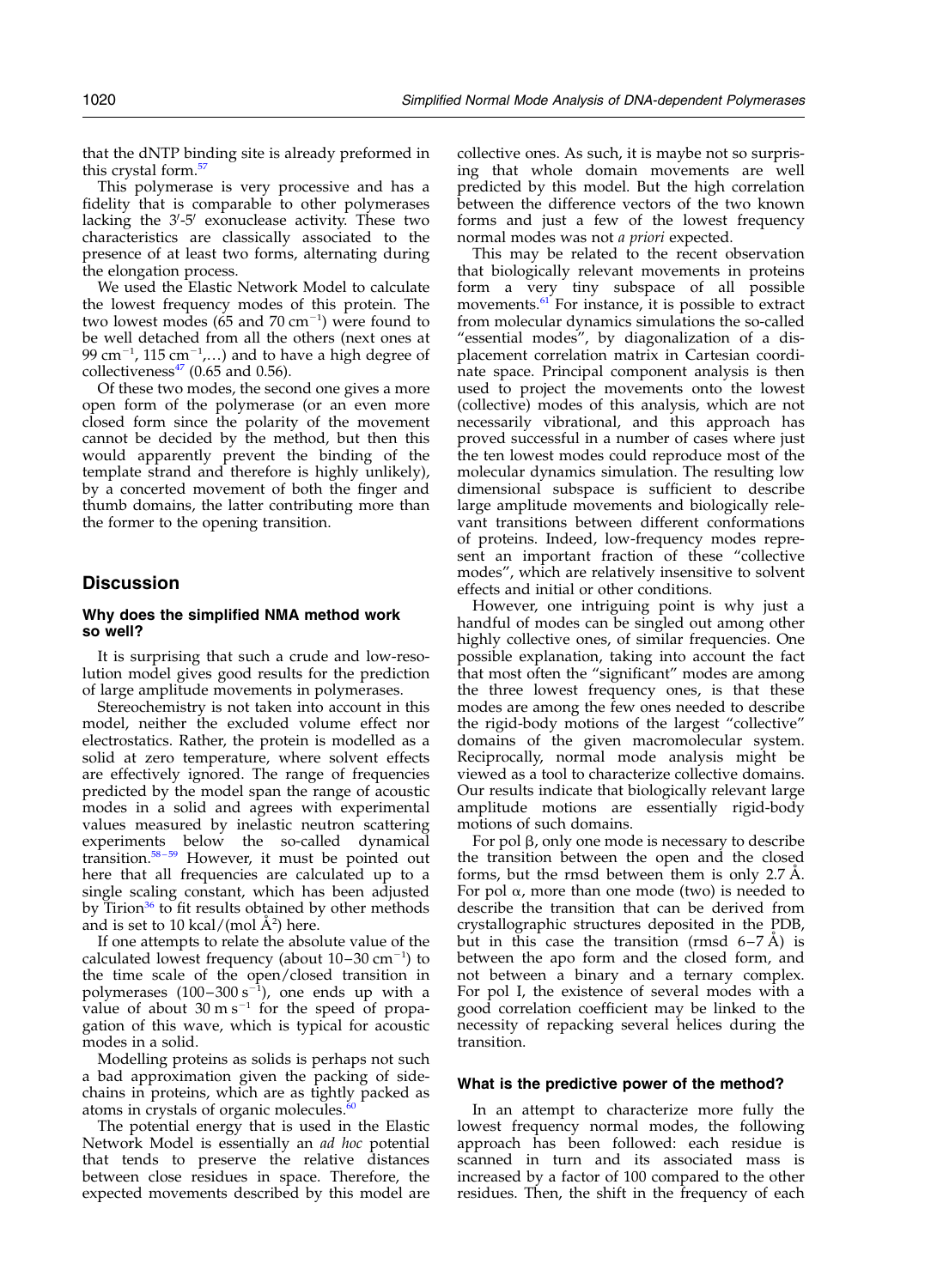of the ten lowest modes is recorded. In this manner, residues whose mass contributes most to these low frequency modes are highlighted and a residue-by-residue "signature" is being built for each of the ten lowest frequency normal modes. In general, we find that for hinge motions of loosely connected domains, the residues that matter most are the ones at the tip of the distal domains.

We have tried to apply this method to cases were only one form is known, namely the open form. For instance, for the free (unliganded) form of RNA-dependent RNA polymerase of Hepatitis C virus (HCV, PDB code 1CSJ), two well-detached low frequency modes were found. One of them (the second lowest frequency one) clearly points to a large movement of the thumb domain. The structure of the ternary complex of HCV bound with all its substrates is not known but the recent structure of phage Phi6 RNA-dependent RNA polymerase $62$  may provide some clues of what is expected upon binding of the oligoribonucleotide substrate, because it belongs to the same family as HCV polymerase and was crystallized both in the absence and in the presence of an oligoribonucleotide template (PDB codes 1HHS and 1HHT). While there is almost no difference between these latter two forms, there is a rotation of the thumb domain by 35° compared to the HCV polymerase, in a direction that is compatible with the one predicted by the second lowest frequency mode of the HCV structure. However, a quantitative correlation coefficient between the predicted movements for this normal mode and the observed difference vectors obtained with the palm domains aligned cannot be easily derived as there is a large rigid body component in the thumb domain movement and the number of structurally aligned and consecutive positions in the thumb domains of HCV and Phi6 polymerases is small. The confirmation of the validity of the normal mode analysis in this case therefore has to await further structural information on the ternary complex of HCV polymerase.

#### A novel tool for low resolution studies

One particularly attractive feature of this method is its computational speed. In the future, it might be possible to systematically probe the surface of the protein, at low resolution, by randomly adding pseudoatoms on the surface, and see how many of the tried positions dramatically affect the normal modes of the protein. Indeed, if the frequency of the lowest normal mode is increased, this is a sign of a reduced amplitude for the transition between the two forms. In this way, it might be possible to find inhibitors of the dynamical transition necessary to the function of the protein. This would open a new avenue of research to conduct drug design against viral DNA polymerases such as those from the pol  $\alpha$  family, which contain, among others, Epstein Barr virus, hepatitis B virus, Herpes Simplex virus, adenovirus and vaccinia virus. Preliminary work indicates that to modify substantially the lowest frequency modes, ligands of the size of oligopeptides (or oligosaccharides) are needed.

One of the most promising outcomes of this work is the application of simplified NMA to help interpret conformational changes seen in low-resolution maps derived from electron microscopy data. Indeed, it has been possible in this study to get good results in the case of the recently released structural results on bacterial DNA-dependent RNA polymerases. $62$  Further work is in progress to assess its usefulness in other systems involving large molecular assemblages.

#### Materials and Methods

The PDB coordinates of the closed and open forms of DNA-dependent polymerases are the following: 1BPX and 1BPY for pol  $\beta^{16}$  $\beta^{16}$  $\beta^{16}$  (pol X family); 2KTQ and 3KTQ for Taq pol  $I^{15}$  (pol A family); 1IH7 and 1IG9 for phage RB69 polymerase, a representative member of the pol  $\alpha$  $family^{5,48}$  (pol B family); 1I50 and 1I6H for yeast multisubunits RNA polymerase  $II^{9,41}$ ; 1CEZ and 1ARO for the monosububit T7 RNA polymerase<sup>[7,50](#page-11-0)</sup> and 1HQM<sup>51</sup> for T. thermophilus multisubunit RNA polymerase. The E. coli model fitted into the  $15 \text{ Å}$  electron microscopy map was obtained from the Web†. The resolution and the number of residues of each structure are indicated in [Table 1.](#page-3-0) The PDB code for the TdT structure is 1JMS.<sup>[29](#page-12-0)</sup> For pol  $\eta$ , it is 1JIH<sup>[26](#page-11-0)</sup> and for the full-length dinB it is 1K1Q or 1JX4 in the free and liganded forms, respectively<sup>[27,53](#page-12-0)</sup> (pol Y family). The open forms  $1BPX$ and  $2KTQ$  of pol  $\beta$  and pol I were preferred to  $1BPZ$ and 4KTQ, respectively, because they were solved at higher resolution.

Only the  $C^{\alpha}$  coordinates were retained and those closer than 10 Å from each other were connected by harmonic springs with the same force constant, in the spirit of Tirion's model.<sup>[36](#page-12-0)</sup> The closed and open forms were superposed using the program Profit prior to all calculations (A.C. Martin. Profit v1.8‡). Residues present in one of the two forms but not the other were ignored for the superposition.

When taking DNA into account, each nucleotide was represented by three atoms: the P of the phosphate,  $C<sub>2</sub>$  of the base and  $C<sub>4</sub>$  of the sugar. This reflects the difference in the average mass for a nucleotide (330) and an amino acid residue (110). The distance between C2 atoms of the same base-pair is about  $3.6-4.2$  A, comparing well with the distance between  $C^{\alpha}$  of successive amino acid residues  $(3.8 \text{ Å})$ .

Calculation of normal modes was performed as described.[45](#page-12-0) This involves diagonalization of H, the matrix of second derivatives of the potential energy V of the protein described as a set of harmonic springs of the same strength *k* linking the C<sup> $\alpha$ </sup> atoms less than 10 Å from each other, namely  $V = \sum_{i < j} k(d_{ij} - d_{ij}^{0})^2$  where  $d_{ij}^{0}$ is the crystallographic distance between atoms  $i$  and  $j$ .

From the eigenvectors and eigenvalues of H, the mean-square displacements  $\langle R^2 \rangle$  were calculated and compared to experimental crystallographic B-values

<sup>†</sup> <ftp://ftp.scripps.edu/pub/wriggers/dars02> ‡ <http://www.biochem.ac.uk/~martin/programs>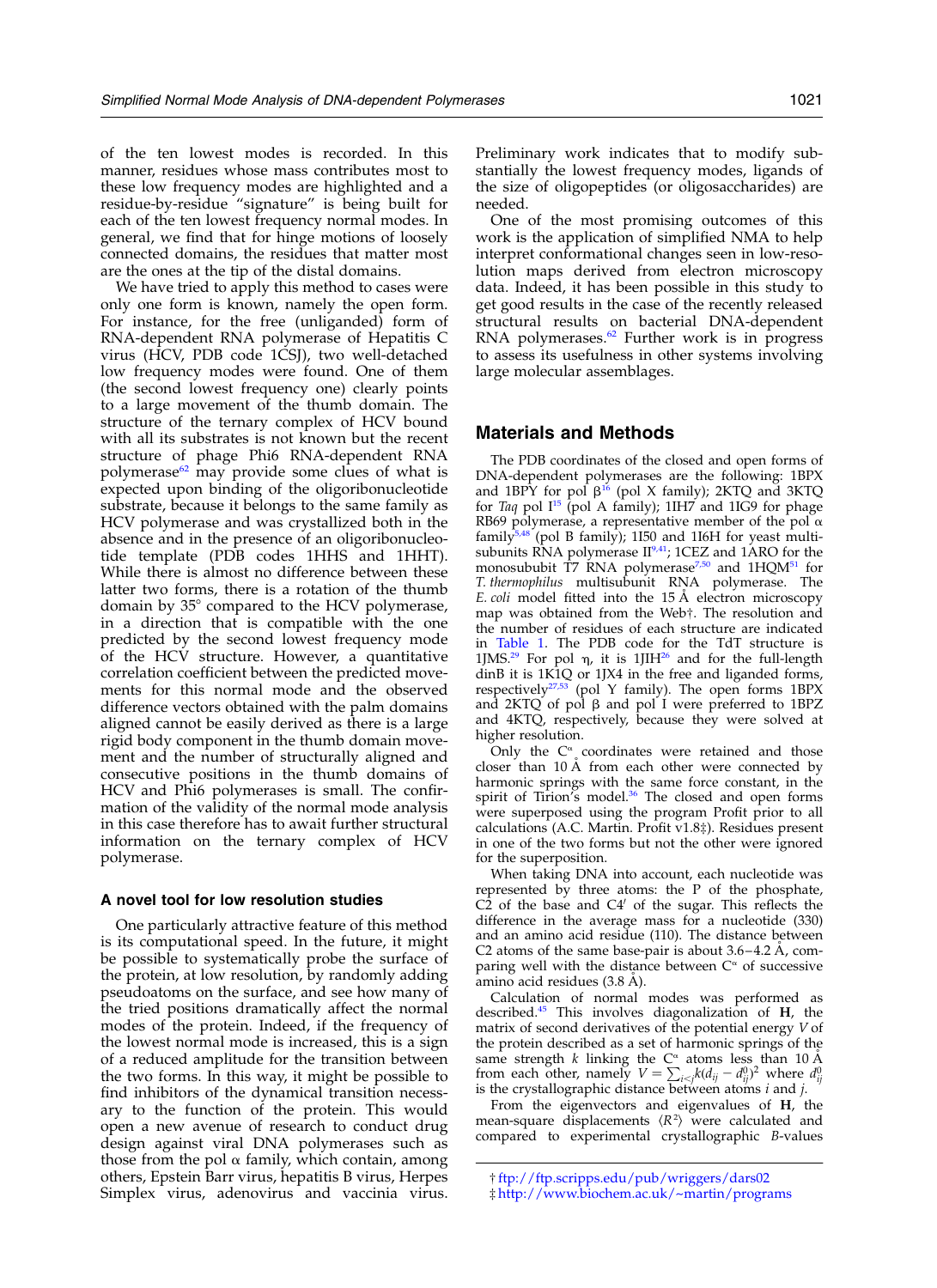<span id="page-11-0"></span>through the relation  $B = 8\pi^2/3\langle R^2 \rangle$ , after linear rescaling. Each of the 100 lowest frequency normal mode displacement vectors was projected onto the open/closed difference vectors, for each residue in the protein, and the corresponding mean cosine (correlation coefficient) was calculated. The index of collectiveness of each mode was defined and calculated as described.<sup>[47](#page-12-0)</sup> All programs used here are available upon request (sanejouand@crpp.u-bordeaux.fr).

For large protein cases, the grouping of residues into superresidues (blocks) was used, the rigid-body rotations and translations of each block being used as a new set of coordinates, instead of the Cartesian ones, as described previously.[44,45](#page-12-0) Note that for DNA-dependent yeast RNA polymerase II, the calculation would not have been possible without this trick (there are 3500 residues in this protein). In that case, ten consecutive  $C^{\alpha}$ atoms were put into each block. The results were found to be relatively insensitive to this choice, within the range of five to ten residues per block. Care was taken not to include atoms of different subunits in the same block.

# Acknowledgments

We thank S. Bressanelli and F. A. Rey for communicating results prior to publication on HCV RNA polymerase complexed with various dNTPs.

This study was initiated in the framework of the G.D.R. "Simulation et Modelisation des molecules biologiques" (CNRS), coordinated by T. Simonson (IGBMC, Illkirch, France). Financial support from Association de la Recherche contre le Cancer (grant no. 5470 to M.D.) is gratefully acknowledged.

# References

- 1. Baker, T. & Bell, S. P. (1998). Polymerases and the replisome: machines within machines. Cell, 92,  $295 - 305$ .
- 2. Ollis, D., Brick, P., Hamlin, R., Xuong, N. G. & Steitz, T. A. (1985). Structure of the large fragment of E. coli DNA polymerase I complexed with TMP. Nature, 313, 762–766.
- 3. Steitz, T. A. (1999). DNA polymerases: structural diversity and common mechanisms. J. Biol. Chem. 274, 17395–17398.
- 4. Ito, J. & Braithwaite, D. K. (1991). Compilation and alignment of DNA polymerase sequences. Nucl. Acids Res. 19, 4045–4057.
- 5. Wang, J., Sattar, A. K., Wang, C. C., Karam, J. D., Konigsberg, W. H. & Steitz, T. A. (1999). Crystal structure of a pol alpha family replication DNA polymerase from bacteriophage RB69. Cell, 89, 1087–1099.
- 6. Delarue, M., Poch, O., Tordo, N., Moras, D. & Argos, P. (1990). An attempt to unify the structure of polymerases. Protein Eng. 3, 461–467.
- 7. Sousa, R., Chung, Y. J., Rose, J. P. & Wang, B. C. (1993). The crystal structure of bacteriophage T7 RNA polymerase at 3.3 A resolution. Nature, 364, 593–598.
- 8. Pelletier, H., Sawaya, M., Kumar, A., Wilson, S. H. & Kraut, J. (1994). Structures of ternary complexes of rat DNA polymerase  $\beta$ , a DNA template primer and ddCTP. Science, 264, 1891–1903.
- 9. Cramer, P., Bushnell, D. A. & Kornberg, R. D. (2001). Structural basis of transcription: RNA polymerase II at 2.8 Å resolution. Science, 292, 1863-1870.
- 10. Steitz, T. A. & Steitz, J. A. (1993). A general two-metal ions mechanism for catalytic RNA. Proc. Natl Acad. Sci. USA, 90, 6498–6502.
- 11. Doublié, S., Sawaya, M. R. & Ellenberger, T. (1999). An open and closed case for all polymerases. Structure, 7, R31–R35.
- 12. Patel, P. H. & Loeb, L. A. (2001). Getting a grip on how polymerases function. Nature Struct. Biol. 8, 656–659.
- 13. Doublié, S., Tabor, S., Long, A. M., Richarson, C. C. & Ellenberger, T. (1998). Crystal structure of a bacterio-<br>phage T7 DNA replication complex at 2.2 Å resolution. Nature, 391, 251–258.
- 14. Kiefer, J. R., Mao, C., Braman, J. C. & Beese, L. S. (1998). Visualizing DNA replication in a catalytically active Bacillus DNA polymerase crystal. Nature, 391, 304–307.
- 15. Li, Y., Korolev, S. & Waksman, G. (1998). Crystal structures of open and closed forms of binary and ternary complexes of the large fragment of T. aquaticus DNA polymerase I: structural basis for nucleotide incorporation. EMBO J. 17, 7514–7525.
- 16. Sawaya, M. R., Prasad, R., Wilson, S. H., Kraut, J. & Pelletier, H. (1997). Crystal structures of DNA polymerase beta complexed with gapped and nicked DNA: evidence for an induced fit mechanism. Biochemistry, 36, 11205–11215.
- 17. Poch, O., Sauvaget, I., Delarue, M. & Tordo, N. (1989). Identification of four conserved motifs among the RNA-dependent polymerase encoding elements. EMBO J. 8, 3867–3874.
- 18. Madrid, M., Jacobo-Molina, A., Ding, J. & Arnold, E. (1999). Major subdomain rearrangement in HIV-1 reverse transcriptase simulated by molecular dynamics. Proteins: Struct. Funct. Genet. 35, 332–337.
- 19. Madrid, M., Lukin, J. A., Madura, J. D., Ding, J. & Arnold, E. (2001). Molecular dynamics of HIV-1 reverse transcriptase indicates increased flexibility upon DNA binding. Proteins: Struct. Funct. Genet. 45, 176–182.
- 20. Bahar, I., Erman, B., Jernigan, R. L., Atligan, A. R. & Covell, D. G. (1999). Collective motions in HIV-1 reverse transcriptase: examination of flexibility and enzyme function. J. Mol. Biol. 285, 1023–1037.
- 21. Wong, I., Patel, S. S. & Johnson, K. A. (1991). An induced fit kinetic mechanism for DNA replication fidelity: direct measurements by single-turnover kinetics. Biochemistry, 30, 526–537.
- 22. Beard, W. A. & Wilson, S. H. (2001). DNA lesion bypass: polymerases open up. Structure, 9, 759–764.
- 23. Ellenberger, T. & Silvian, L. F. (2001). The anatomy of infidelity. Nature Struct. Biol. 8, 827–828.
- 24. Ohmori, H. et al. (2001). The Y family of DNA polymerases. Mol. Cell, 8, 7–8.
- 25. Johnson, R. E., Washington, M. T., Prakash, S. & Prakash, L. (2000). Bridging the gap: a family of novel DNA polymerases that replicate faulty DNA. Proc. Natl Acad. Sci. USA, 96, 12224-12226.
- 26. Trincao, J., Johnson, R. E., Escalante, C. R., Prakash, S., Prakash, L. & Aggarwal, A. K. (2001). Structure of the catalytic core of S. cerevisiae DNA polymerase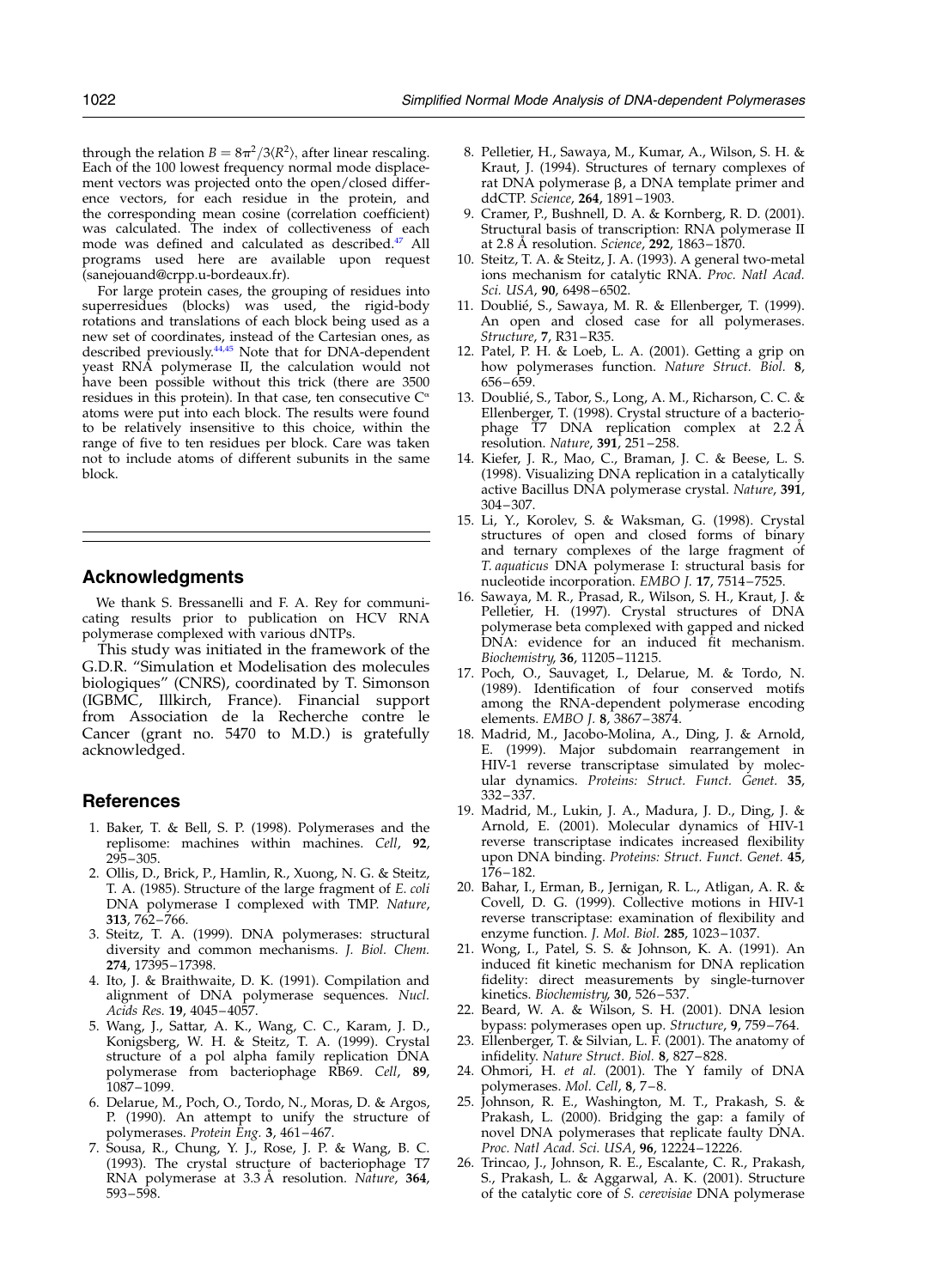<span id="page-12-0"></span> $η$  implications for translation DNA synthesis. Mol. Cell, 8, 417–426.

- 27. Silvian, L. F., Toth, E. A., Pham, P., Goodman, M. F. & Ellenberger, T. (2001). Crystal structure of a DinB family error-prone DNA polymerase from Sulfolobus solfataricus. Nature Struct. Biol. 8, 984–989.
- 28. Zhou, B.-L., Pata, J. D. & Steitz, T. A. (2001). Crystal structure of a DinB Lesion bypass DNA polymerase catalytic fragment reveals a classic polymerase catalytic domain. Mol. Cell, 8, 427–437.
- 29. Delarue, M., Boulé, J. B., Lescar, J., Expert-Bezançon, N., Jourdan, N., Sukumar, N. et al. (2002). Crystal structure of a template-independant DNA polymerase: murine terminal desoxynucleotidyltransferase. EMBO J. 21, 427–439.
- 30. Aoufouchi, S., Flatter, E., Dahan, A., Faili, A., Bertocci, B., Storck, S. et al. (2000). Two novel human and mouse DNA polymerases of the pol X family. Nucl. Acids Res. 28, 3684–3693.
- 31. Aravind, L. & Koonin, E. V. (1999). DNA polymerase beta-like nucleotidyltransferase superfamily: identification of three new families, classification and evolutionary history. Nucl. Acids Res. 27, 1609–1618.
- 32. Go, N., Noguti, T. & Nishikawa, T. (1983). Dynamics of a small globular protein in terms of low-frequency vibrational modes. Proc. Natl Acad. Sci. USA, 80, 3696–3700.
- 33. Brooks, B. & Karplus, M. (1983). Harmonic dynamics of proteins: normal modes and fluctuations in bovine trypsin inhibitor. Proc. Natl Acad. Sci. USA, 80, 6571–6575.
- 34. Levitt, M., Stern, P. & Sander, C. (1985). Protein normal-mode dynamics. J. Mol. Biol. 181, 423–447.
- 35. Kidera, A. & Go, N. (1992). Normal mode refinement: crystallographic refinement of protein dynamic structure. *J. Mol. Biol.* 225, 457-475.
- 36. Tirion, M. (1996). Large amplitude elastic motions in proteins from a single parameter, atomic analysis. Phys. Rev. Lett. 77, 1905–1908.
- 37. Hinsen, K. (1998). Analysis of domain motions by approximate normal mode analysis. Proteins: Struct. Funct. Genet. 33, 417–429.
- 38. Hinsen, K., Thomas, A. & Field, M. J. (1999). Analysis of domain motions in large proteins. Proteins: Struct. Funct. Genet. 34, 369–382.
- 39. Bahar, I., Atligan, A. R. & Erman, B. (1997). Direct evaluation of thermal fluctuations in proteins using a single-parameter harmonic potential. Fold. Design, 2, 173–181.
- 40. Atligan, A. R., Durell, S. D., Jernigan, R. L., Demirel, M. C., Keskin, O. & Bahar, I. (2001). Anisotropy of fluctuation dynamics of proteins with an elastic network model. Biophys. J. 80, 505–515.
- 41. Gnatt, A. L., Cramer, P., Fu, J., Bushnell, D. A. & Kornberg, R. D. (2001). Structural basis of transcription: RNA polymerase II elongation complex at 3.3 Å resolution. Science, 292, 1876-1879.
- 42. van Vlijmen, H. W. & Karplus, M. (2001). Normal mode analysis of large systems with icosahedral symmetry: application to Dialanine(60) in full and reduced basis set implementations. J. Chem. Phys. 115, 691–698.
- 43. Tama, F. & Brooks, C. L., III (2002). The mechanism and pathway of pH induced swelling of cowpee chlorotic mottle virus. J. Mol. Biol. 318, 733–737.
- 44. Durand, P., Trinquier, G. & Sanejouand, Y. H. (1994). A new approach for determining low-frequency

normal modes in macromolecules. Biopolymers, 34, 759–771.

- 45. Tama, F., Gadea, F. X., Marques, O. & Sanejouand, Y. H. (2000). Building blocks approach for determining low-frequency normal modes in macromolecules. Proteins: Struct. Funct. Genet. 41, 1–7.
- 46. Perahia, D. & Mouawad, L. (1995). Computation of low-frequency normal modes in macromolecules: improvements of the method of diagonalization in a mixed basis and application to hemoglobin. Comput. Chem. 19, 241–246.
- 47. Tama, F. & Sanejouand, Y. H. (2001). Conformational change of proteins arising from normal mode calculations. Protein Eng. 14, 1–6.
- 48. Franklin, M. C., Wang, J. & Steitz, T. A. (2001). Structure of the replicating complex of a Pol alpha family DNA polymerase. Cell, 105, 657–667.
- 49. Shamoo, Y. & Steitz, T. A. (1999). Building a replisome from interacting pieces: sliding clamp complexed to a peptide from DNA polymerase and a polymerase editing complex. Cell, 99, 155-166.
- 50. Cheetham, G. M. T., Jeruzalmi, D. & Steitz, T. A. (1999). Structural basis for initiation of transcription from an RNA polymerase–promoter complex. Nature, 399, 80–83.
- 51. Zhang, G., Campbell, E. A., Minakhin, L., Richter, C., Severinov, K. & Darst, S. A. (1999). Crystal structure of T. aquaticus RNA polymerase at  $3.\overline{3}$  Å resolution. Cell, 98, 811–824.
- 52. Darst, S. A., Opalka, N., Chaon, P., Polyakov, A., Richter, C., Zhang, G. & Wriggers, W. (2002). Conformational flexibility of bacterial RNA polymerase. Proc. Natl Acad. Sci. USA, 99, 4296–4301.
- 53. Ling, H., Boudsocq, F., Woodgate, R. & Yang, W. (2001). Crystal structure of a Y-family DNA polymerase in action: a mechanism for error-prone and lesion-bypass replication. Cell, 107, 91-102.
- 54. Ago, H., Adashi, T., Yoshida, A., Yakamoto, M., Habuka, N., Yatsunami, K. & Miyano, M. (1999). Crystal structure of the RNA-dependent RNA polymerase of hepatitis C virus. Structure, 7, 1417–1428.
- 55. Bressanelli, S., Tomei, L., Roussel, A., Incitti, I., Vitale, R. L., Mathieu, M. et al. (1999). Crystal structure of the RNA-dependent RNA polymerase of hepatitis C virus. Proc. Natl Acad. Sci. USA, 96, 13034–13039.
- 56. Lesburg, C. A., Cable, M. B., Ferrari, E., Hong, Z., Mannarino, A. F. & Weber, P. C. (1999). Crystal structure of the RNA-dependent RNA polymerase from hepatitis C reveals a fully encircled active site. Nature Struct. Biol. 6, 937–943.
- 57. Bressanelli, S., Tomei, L., Rey, F. A. & de Francesco, R. (2002). A structural analysis of hepatitis C RNA-dependent RNA polymerase in complex with ribonucleotides. J. Virol. 76, 3482–3492.
- 58. Jacrot, B., Cusack, S., Dianoux, A. J. & Engelman, D. M. (1982). Inelastic neutron scattering analysis of hexokinase dynamics and its modification on binding of glucose. Nature, 300, 84–86.
- 59. Cusack, S. & Doster, W. (1990). Temperature dependence of the low frequency dynamics of myoglobin. Biophys. J. 58, 243–251.
- 60. Richards, F. M. (1977). Areas, volumes, packing and protein structures. Ann. Rev. Biophys. Bioeng. 6, 151–175.
- 61. Kitao, A. & Go, N. (1999). Investigating protein dynamics in collective coordinate space. Curr. Opin. Struct. Biol. 9, 164–169.